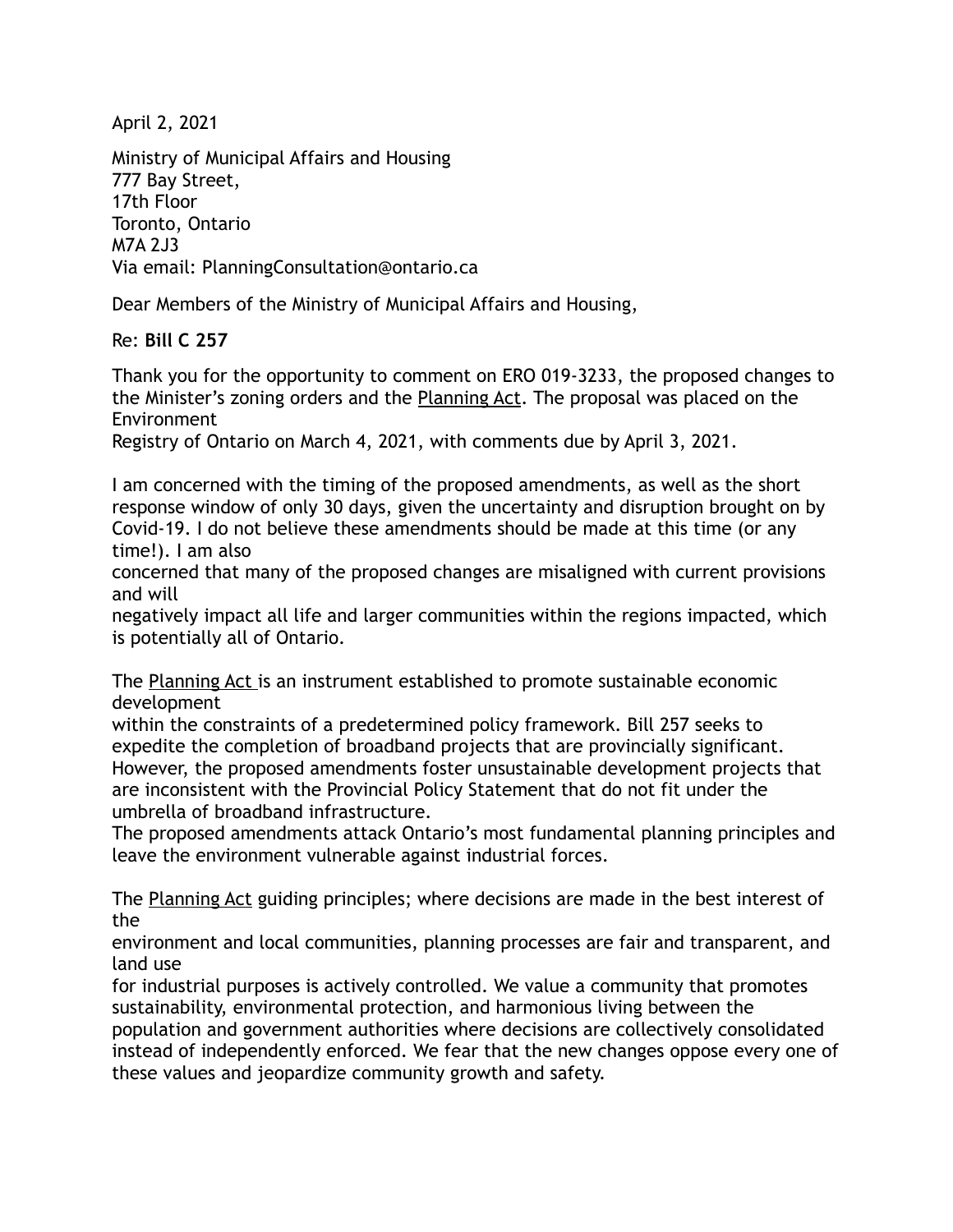They also pose a significant risk to future generations and I am concerned that communities will become too unsustainable to accommodate growing populations. There is significant evidence world wide that 5G and all EMFs are detrimental to life, human and otherwise. The question arises, "Have any of the Committee members reviewed this information?"

These proposed changes appear short sighted in light of the unprecedented and dangerous

drop in biodiversity we are currently witnessing alongside the increased extreme weather

conditions connected with climate change. Nature in its complexity, when left to behave freely,

has produced an abundance of interdependent life; if an economy thrives with access to

resources then we would be wise to maximize our available biodiversity and biomass instead of

harming it.

Concerns Schedule 3 Specific Policy Concerns

Under Schedule 3 of Bill 257, there are proposed amendments to the Planning Act which would

have a strong impact on existing and future Minister's Zoning Orders implemented by the

provincial government. Furthermore, this amendment would be unaligned with the Provincial

Policy Statement (PPS) which outlines the provisions "for appropriate development while

protecting resources of provincial interest, public health and safety, and the quality of the natural and built environment."

The PPS is the baseline for which the Planning Act is required to be consistent with its intent in order to ensure fairness and equality in the process of land use planning within the province. Any type of developmental infrastructure that needs to be created while being excluded from both the Planning Act and the PPS should not be accepted or permitted at all.

Moreover, giving the allowance to the Minister to approve these developments without taking

into consideration the environmental implications, would create a large impact on planning in

Ontario and would undermine the regulations that municipalities and other authorities follow.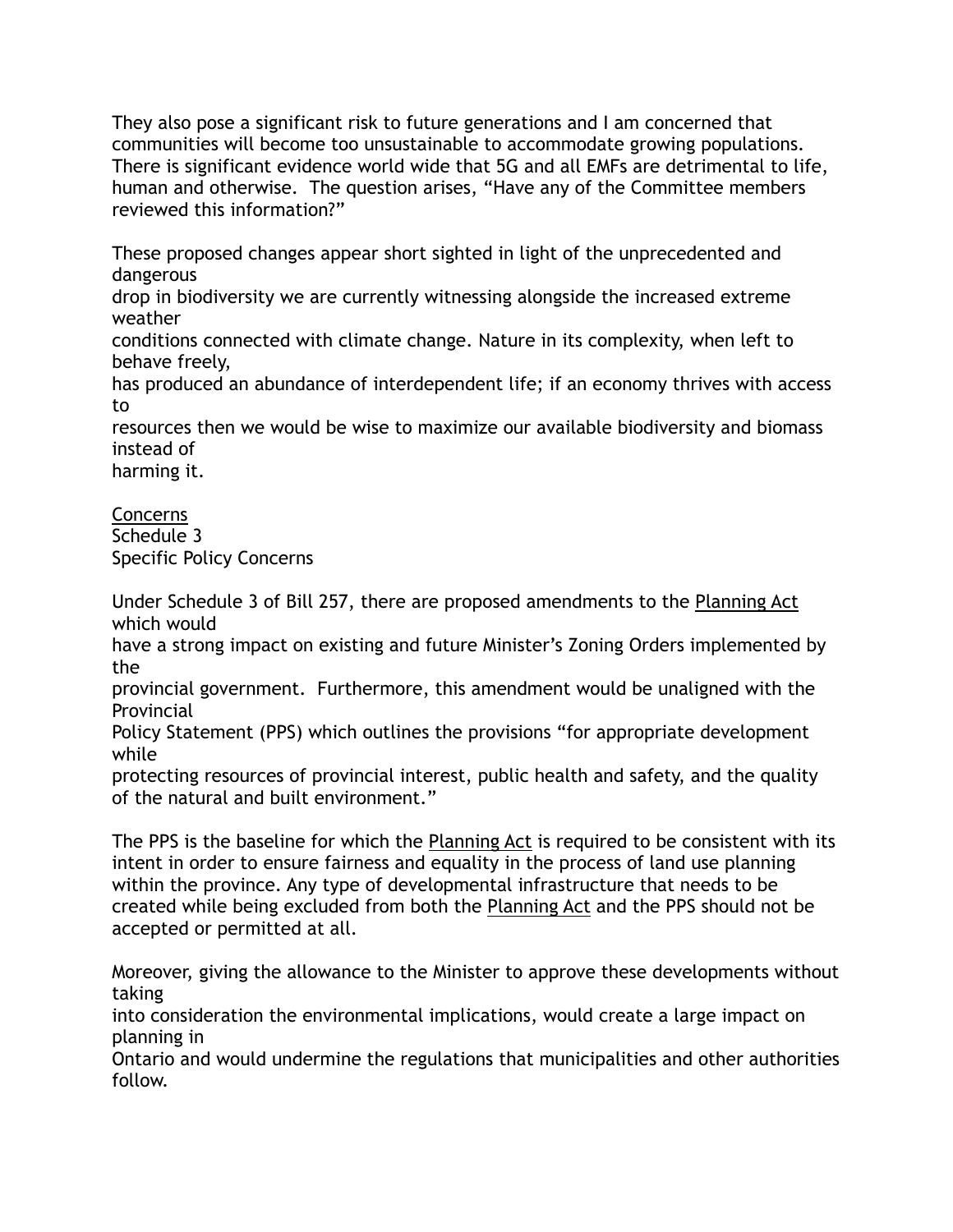This imbalance in power is further exemplified as the Minister's Zoning Orders (MZO) do not

need any public consultation nor are they subject to appeal, which excludes Ontario citizens from important planning processes (see below).

Additionally, there is concern with the changes that would encompass both past and future

MZOs being approved by the government. Between 2020/21 there has been a stark increase in

MZOs being issued, many being approved quickly and quietly, increasing the potential impacts

on environmental and anthropogenic health. Schedule 3 is giving carte blanche to these

harmful developments in breach of the PPS, in turn making them legal and lawful.

## Lack of Transparency and the Democratic Implications

Not only do I object to the content and policy of Schedule 3, I also find the means and tactics of including this Schedule in Bill 257 to be unethical and deceitful. Including proposed

legislation about changes to Minister's Zoning Orders in an unrelated Bill is an intentional

tactic used to deter public attention from the said legislation in order to abscond your government of responsibility for its illegal actions. The lack of transparency demonstrated by the introduction of Schedule 3 in Bill 257 is unacceptable and I am troubled that the

government would go to such lengths to hide its actions from its constituents and residents.

Schedule 3 of Bill 257 not only shows a clear lack of respect for the environment, Ontario's

municipalities and planning legislation, but also for Ontarians and the political process in the

province of Ontario.

## No true consultation

The concept of consultation has never been truly defined by a Canadian Court. As a consequence the concept, unlike in the United Kingdom, has never been defined. The consequences sadly lead to abuse. The few days silently allotted to respond in this case reflects that intent. I am summarizing below the case that I believe defines 'consultation' in common law jurisdictions. It is time we have our own decision.

The UK's highest court has endorsed the basic requirements of a "fair" consultation exercise for the first time, while overturning a consultation conducted by a London local authority.03 Nov 2014 (Moseley vs. London Borough of Haringey [2014] UKSC 56).